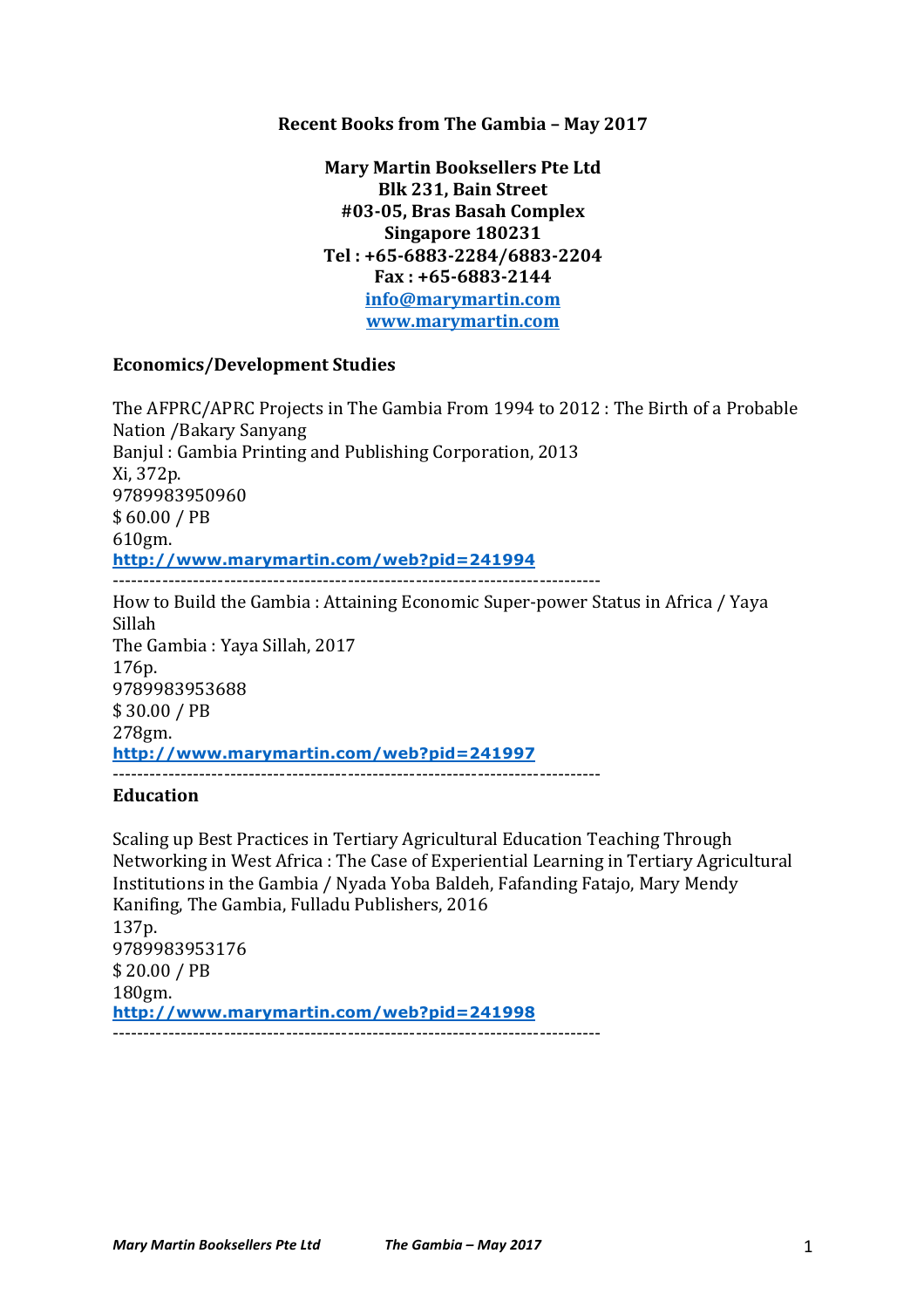# **History**

President Barrow : The Making of a New Gambia / Amadou Taal, Ebraima Manneh The Gambia: TEAM International, 2016 260p. 9789983953732 \$ 50.00 / PB 408gm. **http://www.marymartin.com/web?pid=242001** ------------------------------------------------------------------------------- 

**Law**

The Gambia Shari'ah Law Reports 2012-2015 Banjul, The Gambia: The National Council for Law Reporting, 2016 Xlix, 207p. 9789983953138 \$ 150.00 / HB 660gm. **http://www.marymartin.com/web?pid=242002** ------------------------------------------------------------------------------- 

The Law of Evidence 2<sup>nd</sup> Rev. Ed /Hassan B. Jallow Rev.  $2<sup>nd</sup>$  Ed. The Gambia: Toplink Publications, 2016 358p. 9789983956368 \$ 60.00 / PB 454gm. **http://www.marymartin.com/web?pid=242006** ------------------------------------------------------------------------------- 

The Gambia Supreme Court Law Reports 2014-2015 Banjul, The Gambia: The National Council for Law Reporting, 2016  $Cv. 350p.$ 9789983953268 \$ 300.00 / HB 1112gm. **http://www.marymartin.com/web?pid=242008** ------------------------------------------------------------------------------- 

## **Literature**

Across the Scenes /Musa E Jallow The Gambia: Word-Care, 2016 Iv,  $194p$ . 9789983952637 \$ 20.00 / PB 180gm. **http://www.marymartin.com/web?pid=242010** -------------------------------------------------------------------------------